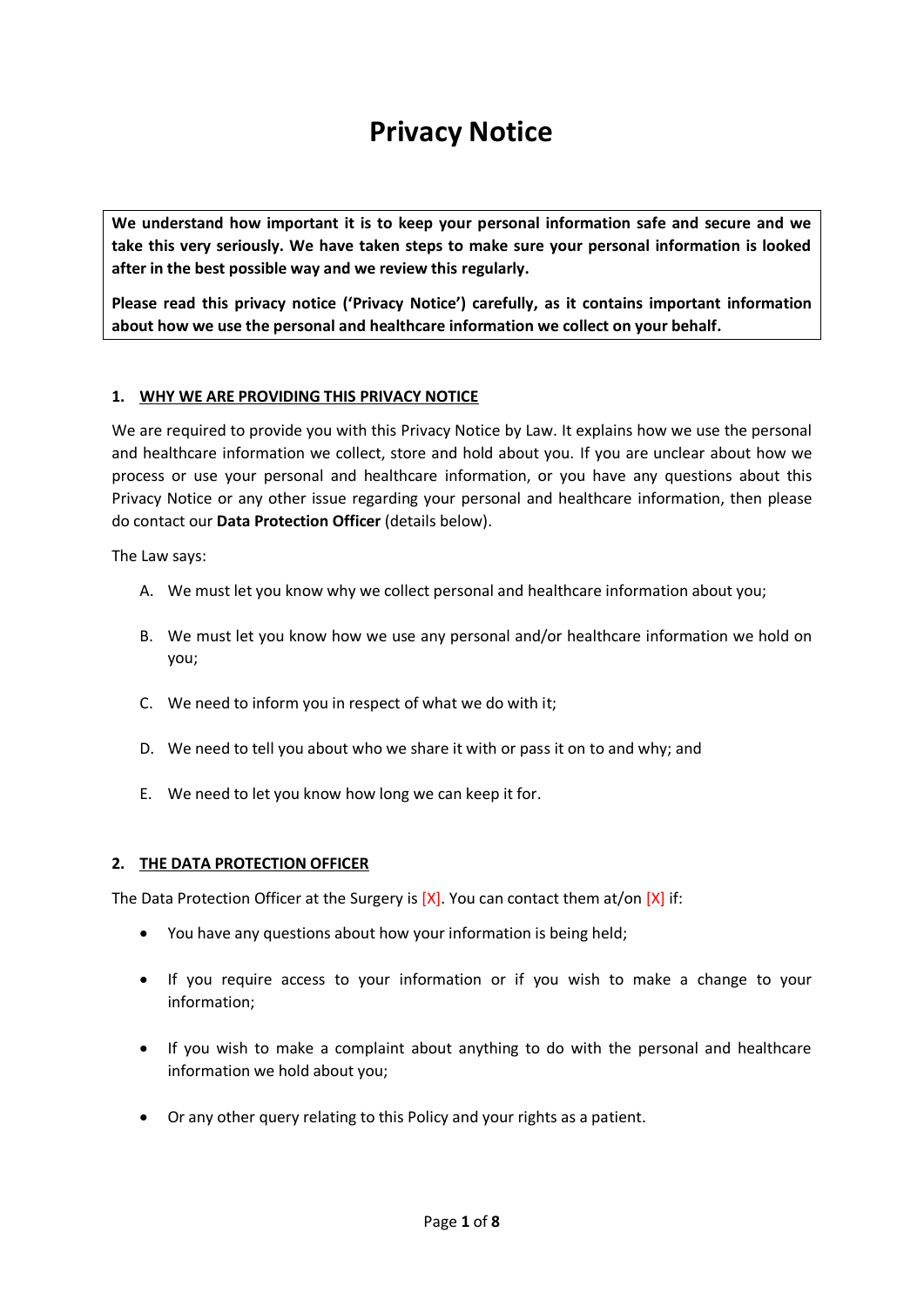## **3. ABOUT US**

We, at the [X surgery] ('**the Surgery**') situated at [X], are a **Data Controller** of your information. This means we are responsible for collecting, storing and handling your personal and healthcare information when you register with us as a patient.

There may be times where we also process your information. That means we use it for a particular purpose and, therefore, on those occasions we may also be **Data Processors**. The purposes for which we use your information are set out in this Privacy Notice.

## **4. INFORMATION WE COLLECT FROM YOU**

The information we collect from you will include:

- A. Your contact details (such as your name and email address, including place of work and work contact details);
- B. Details and contact numbers of your next of kin;
- C. Your age range, gender, ethnicity;
- D. Details in relation to your medical history;
- E. The reason for your visit to the Surgery;
- F. Medical notes and details of diagnosis and consultations with our GPs and other health professionals within the Surgery involved in your direct healthcare.

## **5. INFORMATION ABOUT YOU FROM OTHERS**

We also collect personal information about you when it is sent to us from the following:

- A. a hospital, a consultant or any other medical or healthcare professional, or any other person involved with your general healthcare.
- B. Firearms License Request
- C. DVLA
- D. Solicitors and Court Orders
- E.

## **6. YOUR SUMMARY CARE RECORD**

Your summary care record is an electronic record of your healthcare history (and other relevant personal information) held on a national healthcare records database provided and facilitated by NHS England.

This record may be shared with other healthcare professionals and additions to this record may also be made by relevant healthcare professionals and organisations involved in your direct healthcare.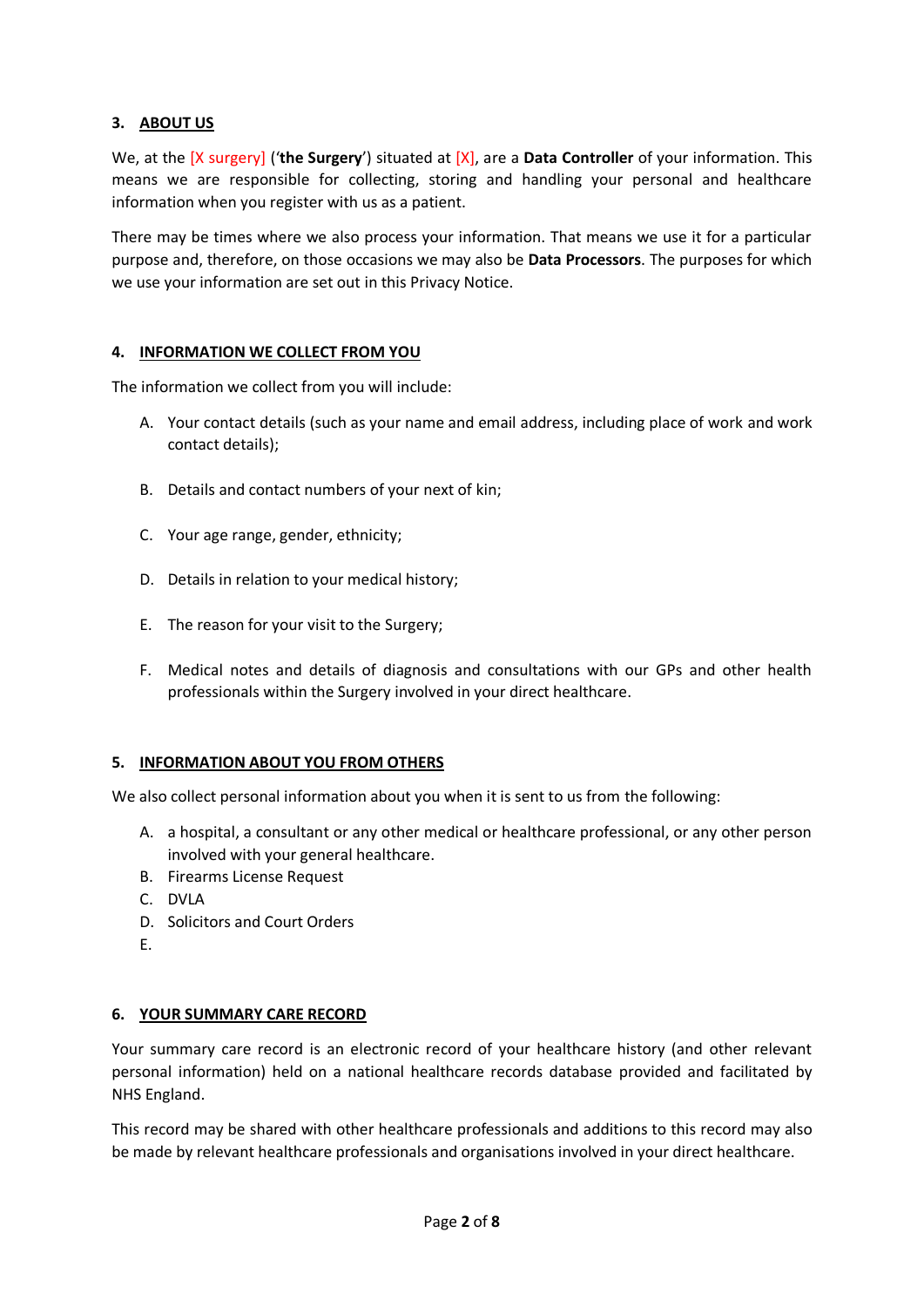You may have the right to demand that this record is not shared with anyone who is not involved in the provision of your direct healthcare. If you wish to enquire further as to your rights in respect of not sharing information on this record then please contact our Data Protection Officer.

To find out more about the wider use of confidential personal information and to register your choice to opt out if you do not want your data to be used in this way, please visit [www.nhs.uk/my](http://www.nhs.uk/my-data-choice)[data-choice.](http://www.nhs.uk/my-data-choice)

Note if you do choose to opt out, you can still consent to your data being used for specific purposes. However, if you are happy with this use of information you do not need to do anything. You may however change your choice at any time.

## **7. WHO WE MAY PROVIDE YOUR PERSONAL INFORMATION TO, AND WHY**

Whenever you use a health or care service, such as attending Accident & Emergency or using Community Care Services, important information about you is collected to help ensure you get the best possible care and treatment. This information may be passed to other approved organisations where there is a legal basis, to help with planning services, improving care, research into developing new treatments and preventing illness. All of this helps in proving better care to you and your family and future generations. However, as explained in this privacy notice, confidential information about your health and care is only used in this way where allowed by law and would never be used for any other purpose without your clear and explicit consent.

We may pass your personal information on to the following people or organisations, because these organisations may require your information to assist them in the provision of your direct healthcare needs. It, therefore, may be important for them to be able to access your information in order to ensure they may properly deliver their services to you:

- A. Hospital professionals (such as doctors, consultants, nurses, etc);
- B. Other GPs/Doctors;
- C. Pharmacists;
- D. Nurses and other healthcare professionals;
- E. Dentists;
- F. Any other person that is involved in providing services related to your general healthcare, including mental health professionals.

## **8. OTHER PEOPLE WHO WE PROVIDE YOUR INFORMATION TO**

- A. Commissioners;
- B. Clinical Commissioning Groups;
- C. Local authorities;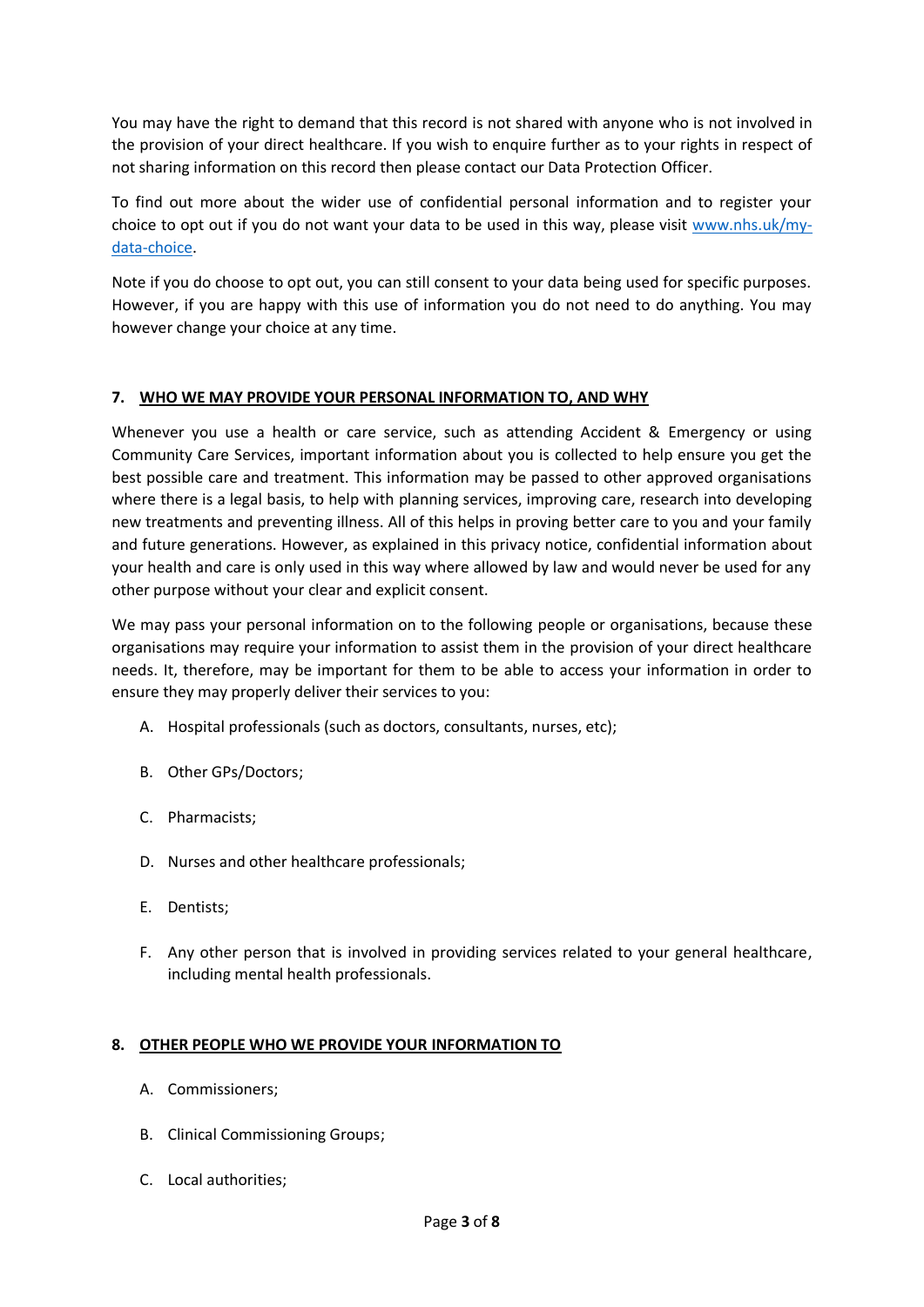- D. Community health services;
- E. For the purposes of complying with the law e.g. Police, Solicitors, Insurance Companies;
- F. Anyone you have given your consent to, to view or receive your record, or part of your record. **Please note, if you give another person or organisation consent to access your record we will need to contact you to verify your consent before we release that record. It is important that you are clear and understand how much and what aspects of, your record you give consent to be disclosed.**
- G. **Extended Access –** we provide extended access services to our patients which means you can access medical services outside of our normal working hours. In order to provide you with this service, we have formal arrangements in place with the Clinical Commissioning Group and with other practices whereby certain key "**hub"** practices offer this service on our behalf for you as a patient to access outside of our opening hours. This means, those key "**hub"** practices will have to have access to your medical record to be able to offer you the service. Please note to ensure that those practices comply with the law and to protect the use of your information, we have very robust data sharing agreements and other clear arrangements in place to ensure your data is always protected and used for those purposes only.
- H. **Data Extraction by the Clinical Commissioning Group –** the clinical commissioning group at times extracts medical information about you, but the information we pass to them via our computer systems **cannot identify you to them.** This information only refers to you by way of a code that only your practice can identify (it is pseudo-anonymised). This therefore protects you from anyone who may have access to this information at the Clinical Commissioning Group from **ever** identifying you as a result of seeing the medical information and we will **never** give them the information that would enable them to do this.

There are good reasons why the Clinical commissioning Group may require this pseudoanonymised information, these are as follows:

Federated Extended Hours

Improving Patient Care

Statistical Data

## **9. ANONYMISED INFORMATION**

Sometimes we may provide information about you in an anonymised form. If we do so, then none of the information we provide to any other party will identify you as an individual and cannot be traced back to you.

## **10. YOUR RIGHTS AS A PATIENT**

The Law gives you certain rights to your personal and healthcare information that we hold, as set out below: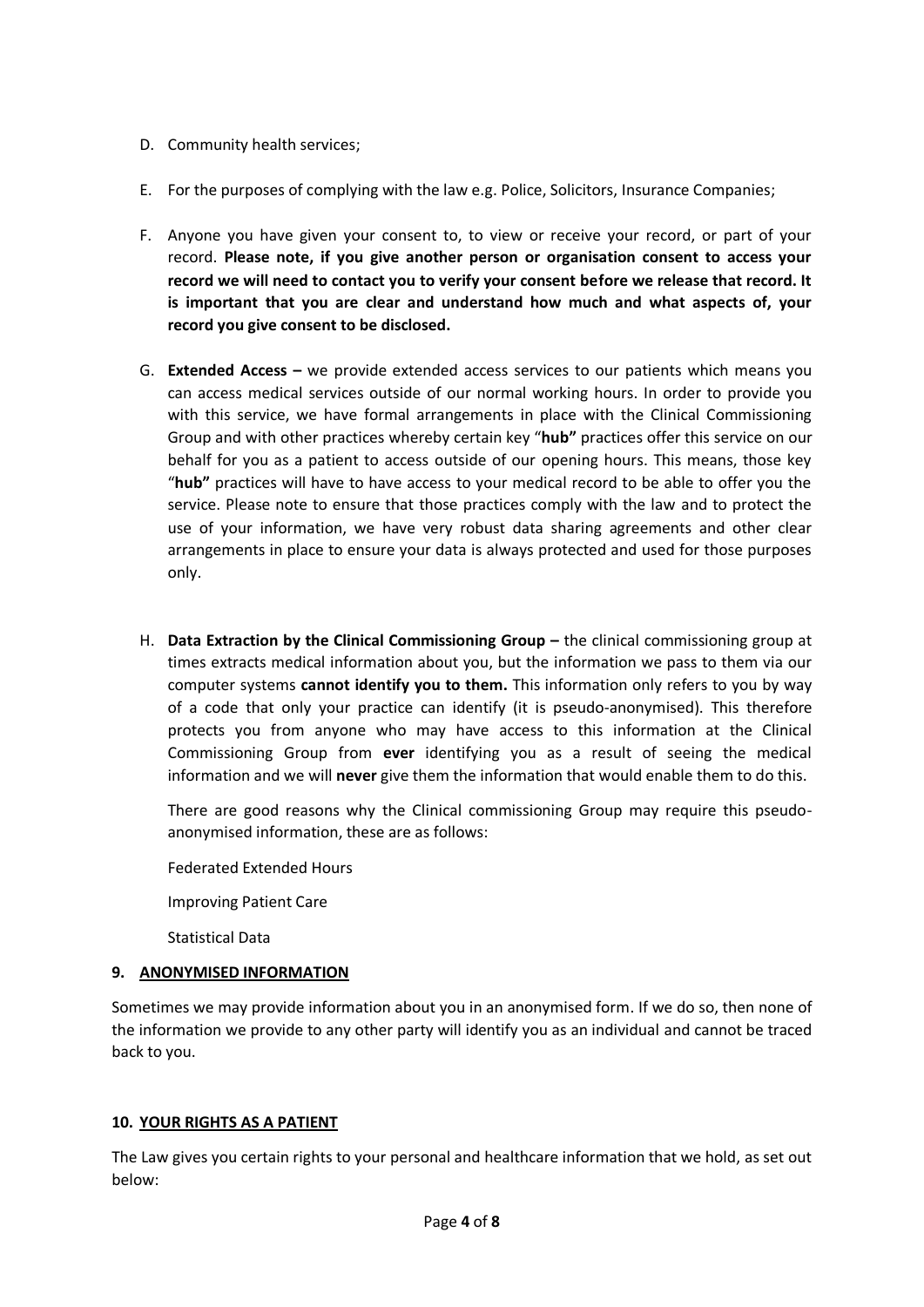## A. **Access and Subject Access Requests**

You have the right to see what information we hold about you and to request a copy of this information.

If you would like a copy of the information we hold about you please email our Data Protection Officer. We will provide this information free of charge however, we may in some **limited and exceptional** circumstances have to make an administrative charge for any extra copies if the information requested is excessive, complex or repetitive.

We have one month to reply to you and give you the information that you require. We would ask, therefore, that any requests you make are in writing and it is made clear to us what and how much information you require.

## B. **Online Access**

You may ask us if you wish to have online access to your medical record. However, there will be certain protocols that we have to follow in order to give you online access, including written consent and production of documents that prove your identity.

Please note that when we give you online access, the responsibility is yours to make sure that you keep your information safe and secure if you do not wish any third party to gain access.

## C. **Correction**

We want to make sure that your personal information is accurate and up to date. You may ask us to correct any information you think is inaccurate. It is very important that you make sure you tell us if your contact details including your mobile phone number has changed.

#### D. **Removal**

You have the right to ask for your information to be removed however, if we require this information to assist us in providing you with appropriate medical services and diagnosis for your healthcare, then removal may not be possible.

#### E. **Objection**

We cannot share your information with anyone else for a purpose that is not directly related to your health, e.g. medical research, educational purposes, etc. We would ask you for your consent in order to do this however, you have the right to request that your personal and healthcare information is not shared by the Surgery in this way. Please note the Anonymised Information section in this Privacy Notice.

## F. **Transfer**

You have the right to request that your personal and/or healthcare information is transferred, in an electronic form (or other form), to another organisation, but we will require your clear consent to be able to do this.

#### **11. THIRD PARTIES MENTIONED ON YOUR MEDICAL RECORD**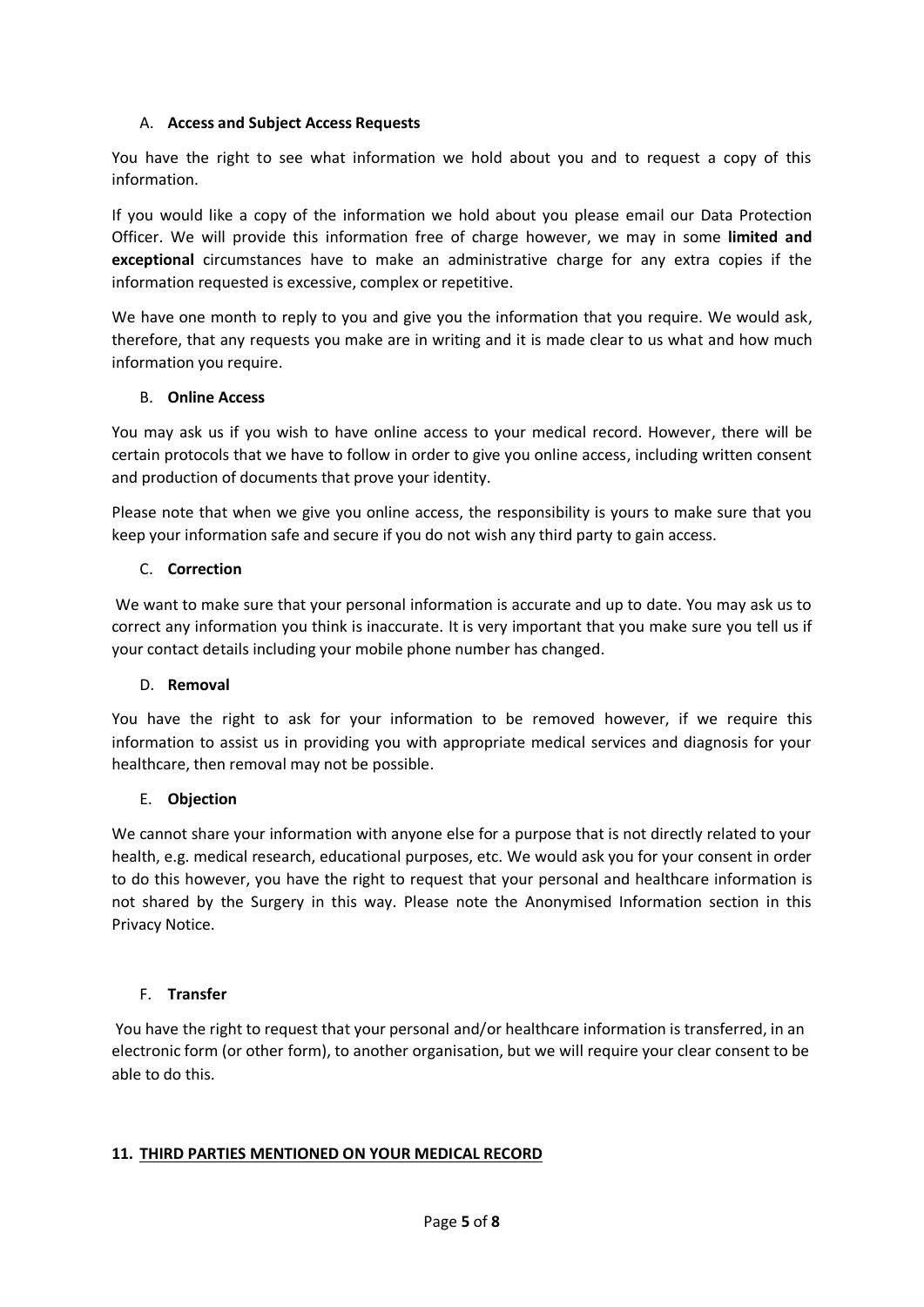Sometimes we record information about third parties mentioned by you to us during any consultation. We are under an obligation to make sure we also protect that third party's rights as an individual and to ensure that references to them which may breach their rights to confidentiality, are removed before we send any information to any other party including yourself. Third parties can include: spouses, partners, and other family members.

## **12. HOW WE USE THE INFORMATION ABOUT YOU**

We use your personal and healthcare information in the following ways:

- A. when we need to speak to, or contact other doctors, consultants, nurses or any other medical/healthcare professional or organisation during the course of your diagnosis or treatment or on going healthcare;
- B. when we are required by Law to hand over your information to any other organisation, such as the police, by court order, solicitors, or immigration enforcement.

# *We will never pass on your personal information to anyone else who does not need it, or has no right to it, unless you give us clear consent to do so.*

## **13. LEGAL JUSTIFICATION FOR COLLECTING AND USING YOUR INFORMATION**

The Law says we need a **legal basis** to handle your personal and healthcare information.

**CONTRACT:** We have a contract with NHS England to deliver healthcare services to you. This contract provides that we are under a legal obligation to ensure that we deliver medical and healthcare services to the public.

**CONSENT:** Sometimes we also rely on the fact that you give us consent to use your personal and healthcare information so that we can take care of your healthcare needs.

Please note that you have the right to withdraw consent at any time if you no longer wish to receive services from us.

**NECESSARY CARE**: Providing you with the appropriate healthcare, where necessary. The Law refers to this as 'protecting your vital interests' where you may be in a position not to be able to consent.

**LAW:** Sometimes the Law obliges us to provide your information to an organisation (see above).

#### **14. SPECIAL CATEGORIES**

The Law states that personal information about your health falls into a special category of information because it is very sensitive. Reasons that may entitle us to use and process your information may be as follows:

**PUBLIC INTEREST**: Where we may need to handle your personal information when it is considered to be in the public interest. For example, when there is an outbreak of a specific disease and we need to contact you for treatment, or we need to pass your information to relevant organisations to ensure you receive advice and/or treatment;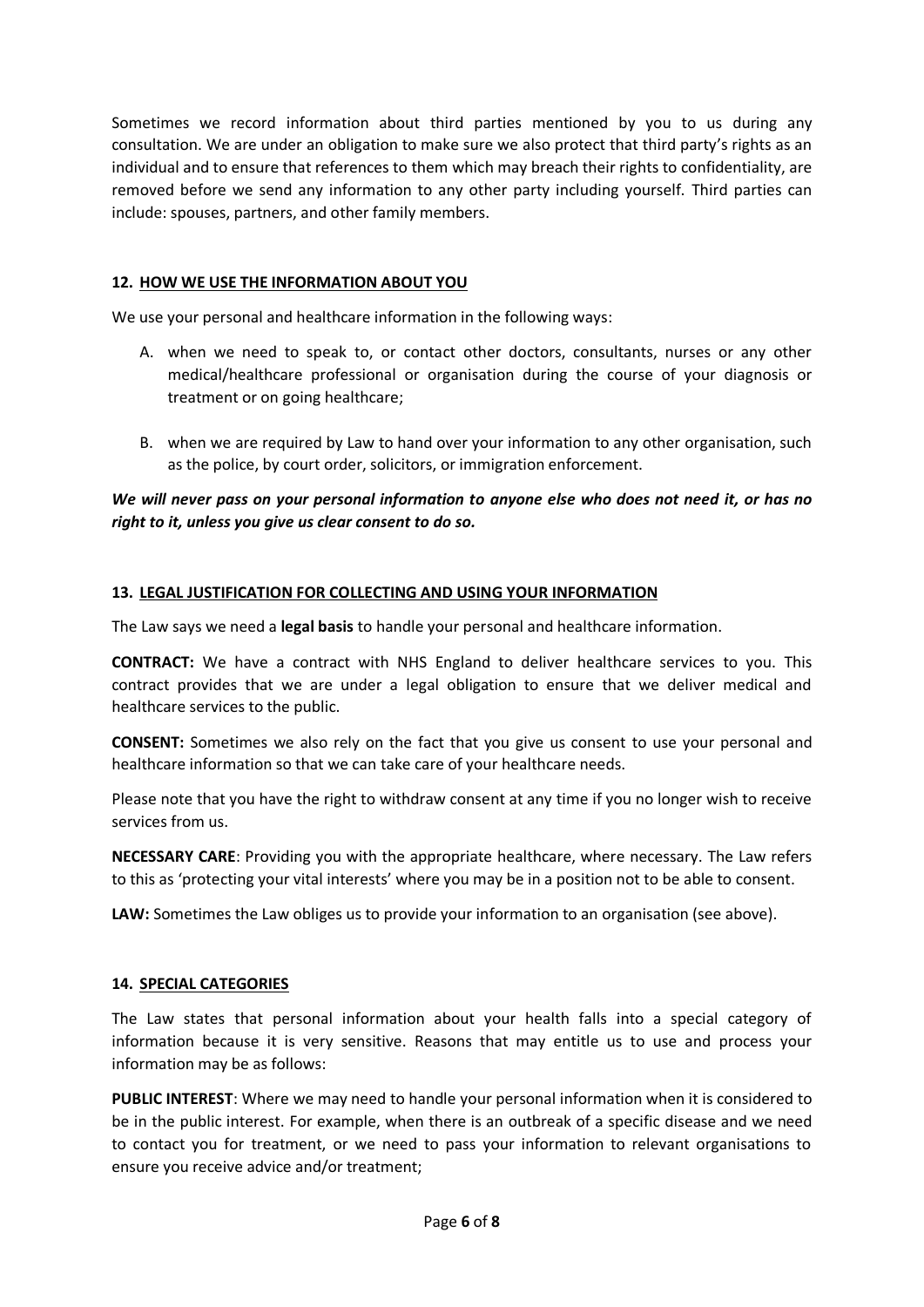**CONSENT**: When you have given us consent;

**VITAL INTEREST**: If you are incapable of giving consent, and we have to use your information to protect your vital interests (e.g. if you have had an accident and you need emergency treatment);

**DEFENDING A CLAIM**: If we need your information to defend a legal claim against us by you, or by another party;

**PROVIDING YOU WITH MEDICAL CARE**: Where we need your information to provide you with medical and healthcare services

## **15. HOW LONG WE KEEP YOUR PERSONAL INFORMATION**

We carefully consider any personal information that we store about you, and we will not keep your information for longer than is necessary for the purposes as set out in this Privacy Notice.

## **16. UNDER 16s**

There is a separate privacy notice for patients under the age of 16, a copy of which may be obtained on request.

## **17. IF ENGLISH IS NOT YOUR FIRST LANGUAGE**

If English is not your first language you can request a translation of this Privacy Notice. Please contact our Data Protection Officer.

#### **18. COMPLAINTS**

If you have a concern about the way we handle your personal data or you have a complaint about what we are doing, or how we have used or handled your personal and/or healthcare information, then please contact our Data Protection Officer.

However, you have a right to raise any concern or complaint with the UK information regulator, at the Information Commissioner's Office[: https://ico.org.uk/.](https://ico.org.uk/)

#### **19. OUR WEBSITE**

The only website this Privacy Notice applies to is the Surgery's website. If you use a link to any other website from the Surgery's website then you will need to read their respective privacy notice. We take no responsibility (legal or otherwise) for the content of other websites.

#### **20. COOKIES**

The Surgery's website uses cookies. For more information on which cookies we use and how we use them, please see our Cookies Policy.

## **21. SECURITY**

We take the security of your information very seriously and we do everything we can to ensure that your information is always protected and secure. We regularly update our processes and systems